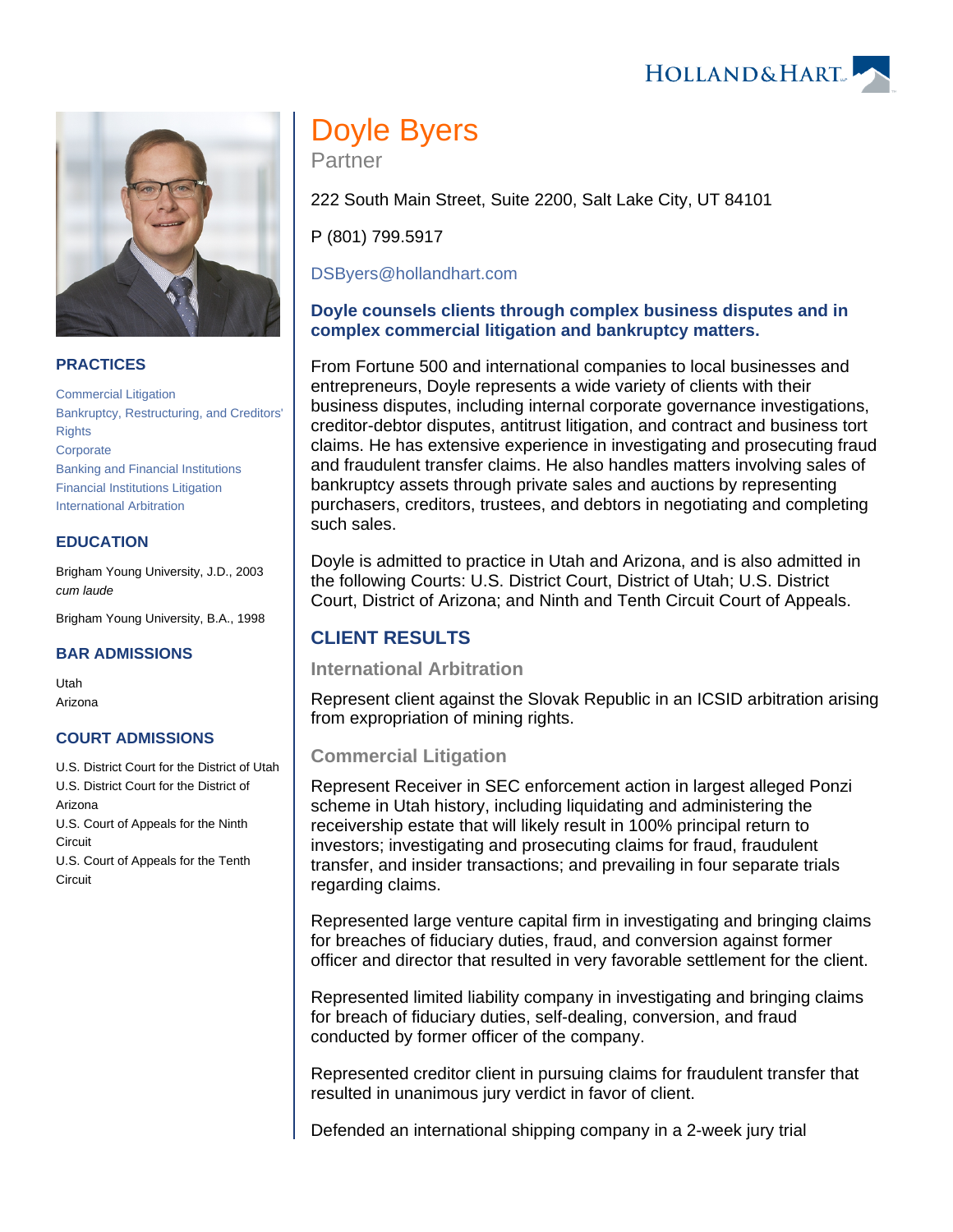

regarding breach of contract claims in excess of \$50 million.

Defended Fortune 500 company against claims for carbon monoxide exposure at one of its large facilities.

Defended marketing company and its personnel against alleged claims of misappropriation of trade secrets and solicitation of employees and distributors.

Represented a commercial airline leasing company in the successful repossession of a number of commercial aircraft and obtaining a judgment and sanctions in excess of \$30 million, and in the same case, successfully defending against two appeals to the Ninth Circuit.

Represented a major oil company in multi-district antitrust litigation against the insurance industry and obtaining favorable settlement on behalf of our client.

Represented an electric utility in a two-week arbitration dealing with longterm power contracts and cogeneration facilities with claims in excess of \$300 million.

Represented marketing company in distributorship disputes.

Represented large logistics company in obtaining a temporary restraining order and preliminary injunction against former executive and his new employer in the enforcement a non-compete agreement resulting in the termination of the former employee by competitor.

#### **Bankruptcy**

Defended motion picture studio company against involuntary bankruptcy proceedings.

Defended numerous creditors against preference and fraudulent transfer claims.

Represented creditor groups in prosecuting involuntary bankruptcy against commercial property owner.

Represented creditor in strategically purchasing claims of other creditors, which ultimately resulted in debtor being unable to confirm a plan of reorganization and in the dismissal of the bankruptcy case.

Represented creditors in motions for relief from stay and motions to dismiss for bad faith filings.

Represented large creditor in negotiating the sale of various gas stations partially owned by bankruptcy estate, resulting in full payment of client's claims.

Represented numerous clients, including creditors and purchasers, in the negotiation of sales and purchases of bankruptcy estate assets.